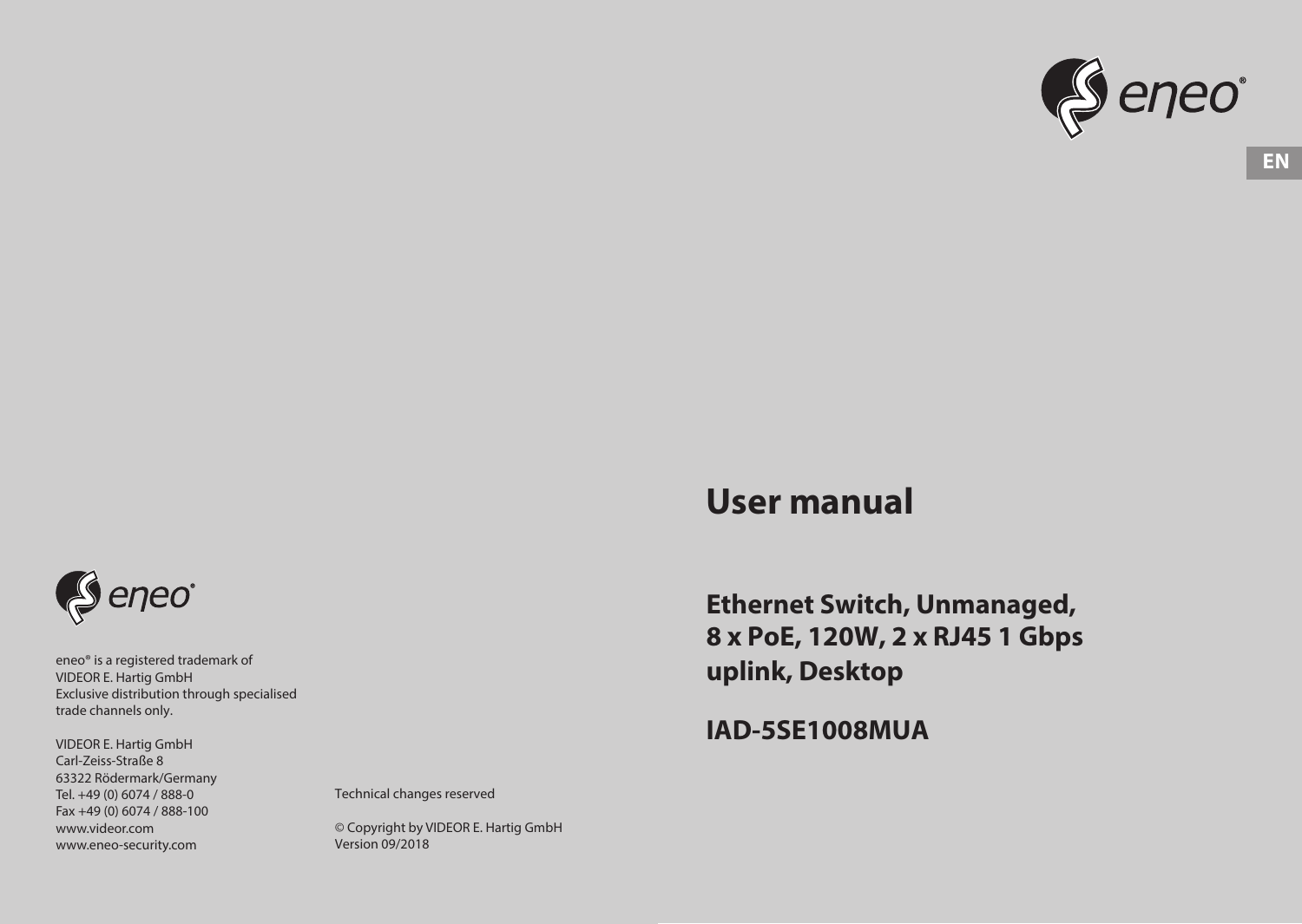#### 8 Ports PoE Ethernet Switch User Manual VerB 1.1  $ID: A1$

The 8 ports PoE Ethernet Switch with 8 downlink PoE ports and double 1000Mbps uplink ports is a security surveillance Ethernet Switch which is applicated in high definition network surveillance and security system. The product fully combines the characteristics of security surveillance, provides fast packet forwarding rate and up to 7G backplane bandwidth, which ensures clear image and fluent video transmission. Besides, the 8 downlink PoE ports support IEEE802.3af/at standard, and the double 1000Mbps uplink ports are reliable assurance for connection between the surveillance system and external network connection. The ESD, 6KV lightning protection and surge protection circuits improve product stability. Also the device supports one key CCTV mode which realizes VLAN function, restrains the network storm, protects the information security, prevents the virus spread and cyber attack, fully satisfies the Ethernet video security surveillance system and Ethernet projects needs.



### **NFeature**

- Major ports 2\* Gigabit uplink Ethernet ports, which design is convenient to connect external network system;8\* 10/100Mbps downlink PoE Ethernet ports, each of them supports MDI/MDIX;
- Special Function One Key CCTV Mode: Support VLAN and restrain network storm;1~8 downlink ports can only communicate with uplink ports; the further transmission distance up to 250m in CCTV mode with the transmission speed rate 10Mbps;
- Input Power DC48V~57V:
- Transmission Distance: In Default mode, the distance of Ethernet port is 100m;In CCTV mode, the distance of downlink 1~8 ports up to 250m;
- Standard Accord with IEEE802.3、IEEE802.3u、IEEE802.Saf、IEEE802.3at standard; PoE meets End-Span;
- Protection superior lightning protection up to 6KV,excellent ESD protection and anti-interference ability.

# **Notice**

The transmission distance depends on the signal source and cable quality; standard Cat5e/6 Ethernet cable is strongly suggested for reaching the maximum transmission distance!

### Board diagram

### Front board



### **Back board**



# Anti-theft Lock

**Notice** 

1) Device must be connected with lightning protection grounding; otherwise protection level will be greatly reduced; please use above No.20 wire to connect the grounding terminal;

2) The device requires rebooting after the dial switch has been utilized.

### **E**Installation steps

Please check the following items before installation, if it is missing, please contact the dealer.

| • 8 Ports PoE Ethernet Switch | 1 <sub>pcs</sub> |
|-------------------------------|------------------|
| • Power Adapter               | 1 <sub>pcs</sub> |
| • AC Power Cable              | 1 <sub>pcs</sub> |
| • Accessory                   | 1 <sub>pcs</sub> |
| • User Manual                 | 1 <sub>pcs</sub> |

#### Please follow installation steps as below:

1 ) Turn off the power of all the related devices before the installation; otherwise the device would be damaged;

2 ) Use Ethernet cable connect PoE IP camera and 1~8 downlink ports of product respectively;

) 3 Use an Ethernet cable to connect equipment uplink port with NVR or computer;

4 ) Connect power adapter;

5 ) Check if the installation is correct, equipment is in good condition, the connection is stable, then power on for system.